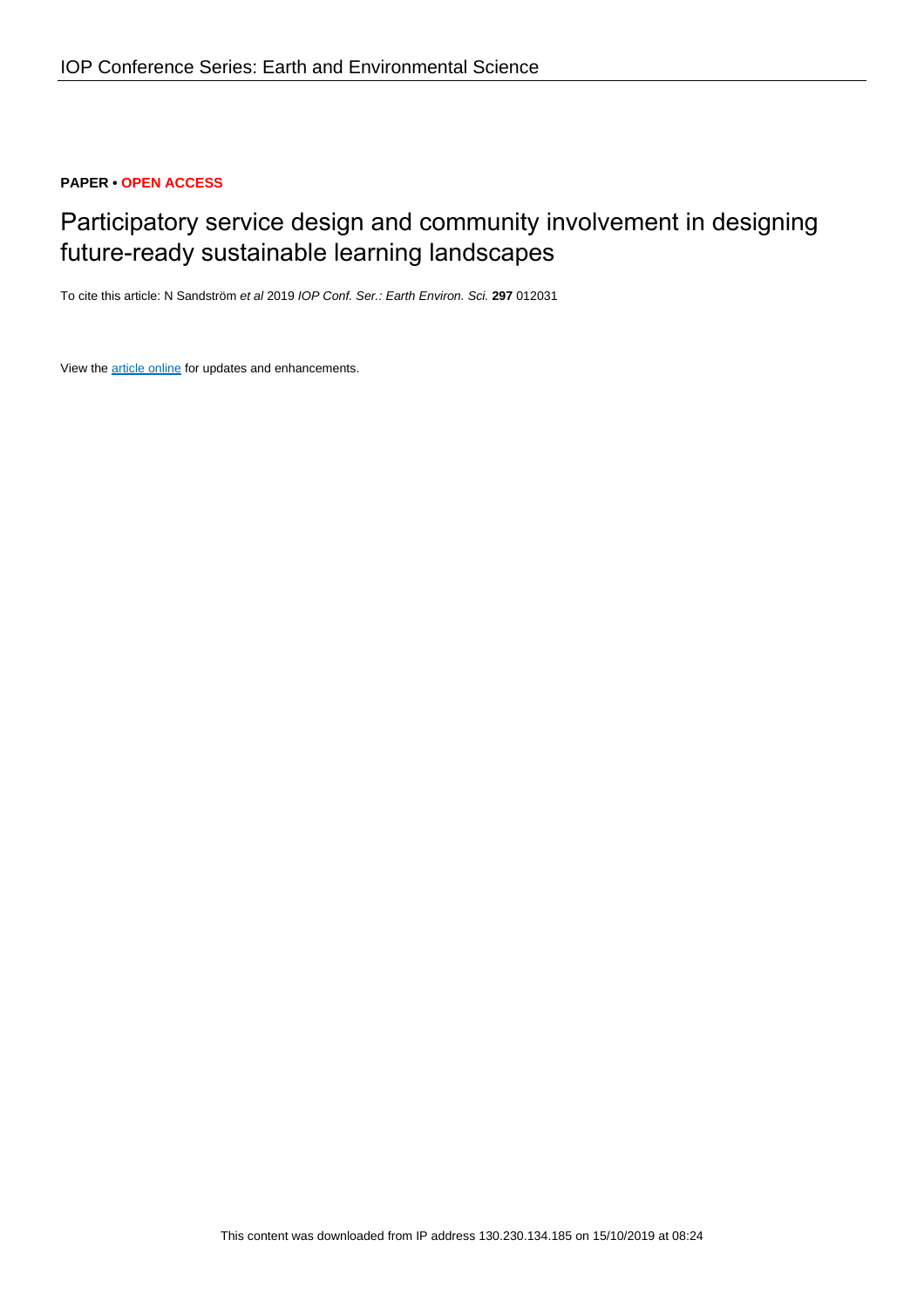# **Participatory service design and community involvement in designing future-ready sustainable learning landscapes**

#### **N Sandström1 A Nevgi**<sup>1</sup> **and S Nenonen**<sup>2</sup>

1 Campus Learning and Development Initiatives hub (Caledonia hub), Faculty of Educational Sciences, University of Helsinki, Finland

2 Department of Construction Management and Economics, Research Group of Responsible Construction, Tampere University

E-mail: niclas.sandstrom@helsinki.fi

**Abstract.** The United Nations Sustainable Development Goals (SDGs) work as a new agenda for sustainable development globally. Many if not most of the SDGs can be combined with different levels of education. This paper leans on previous work in Sustainable Education Design (SED), which looked at sustainability from its multifaceted angles with a broad global scope. The context of the study is a campus at a research-intensive Finnish university. The methodology entailed participatory service design approaches. For piloting, one classroom was chosen as a test bed. The data consist of workshops, use walks and structured interviews. The analysis started from identifying KPIs of sustainable learning environment creation, after which these were tested against Sustainable Education Design Criteria described in a manual book earlier. The key findings include nine preliminary alternative KPIs that were merged with previous SED criteria and related SDGs. The alternative KPIs were trialled in the test bed environment. These proposed alternative KPIs can be used as indicators for sustainability, innovation and learning during participatory change processes and in evaluating the outcome.

#### **1. Introduction**

The United Nations Sustainable Development Goals (SDGs) work as a new agenda for sustainable development globally. Many if not most of the SDGs can be combined with different levels of education. The relationship between learning landscapes and SDGs is interconnected and integrated both to learning processes and built digital and physical learning environment. We use Dugdale [1] (p. 52) to define what we mean by learning landscapes:

[T]he Learning Landscape approach defines a future campus by envisioning overlapping networks of compelling places and hubs, which can offer choices to users and generate synergies through adjacencies and the clustering of facilities.

This paper leans on previous work in Sustainable Education Design (SED), which looked at sustainability from its multifaceted angles with a broad global scope. The special country focus was on Namibia [2]. The project identified various indicators (for instance, Resource Wisdom, Connectivity, Vitality, Communality and Recycling, see Table 1) for sustainable education, educational building and assessment thereof. It is postulated that both weak and strong sustainability [3, 4] require co-design [3] and community involvement as well as shared decision making [5] to become more tangible and to have an impact. Additionally, another related project, DOLO Learn, focuses on primary education in

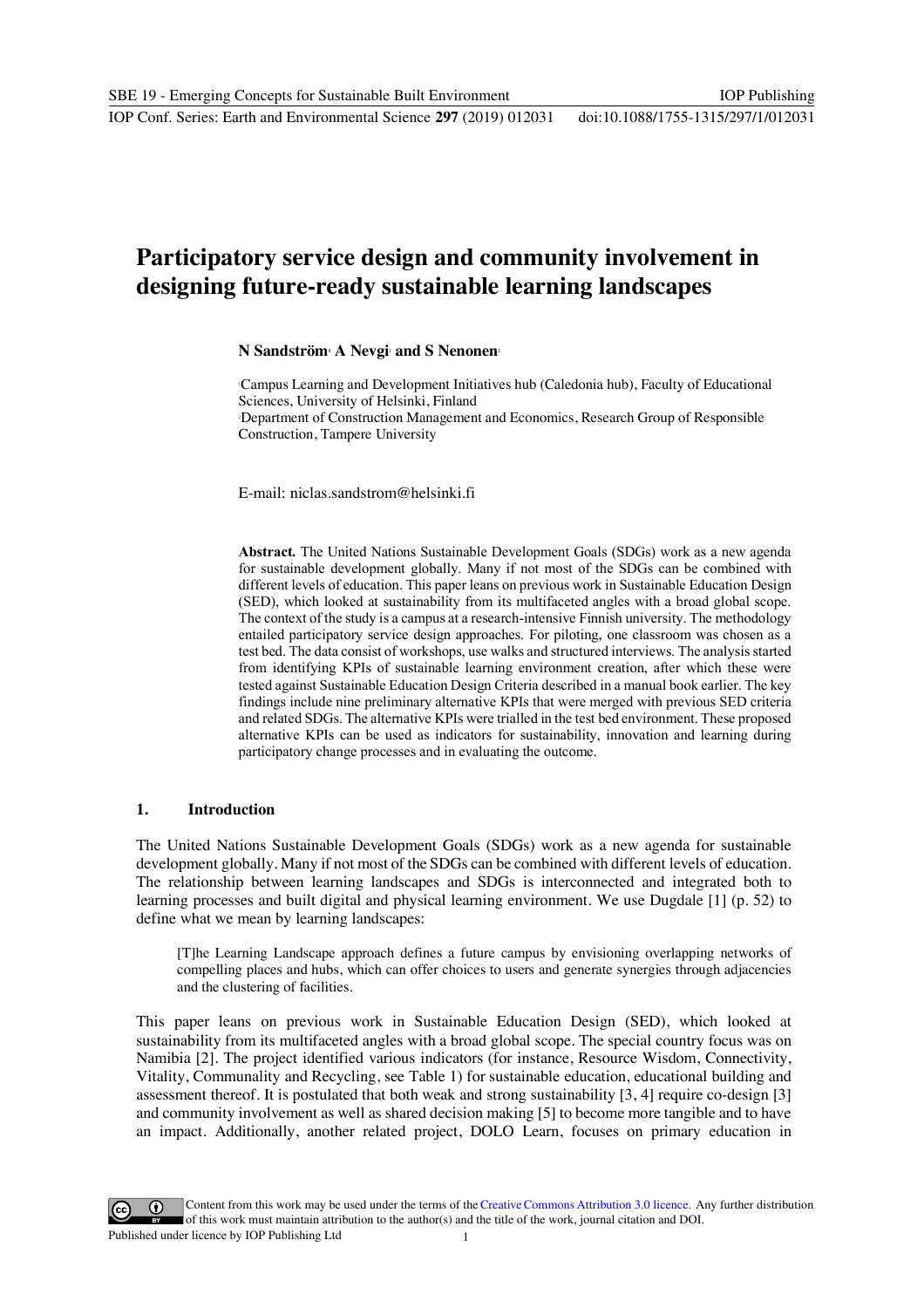Namibia, also applying the SED tool [2, 6]. The approach in this paper focuses on higher education and campus retrofitting as a means to operationalise the SDGs. In the present work, we pay attention to stakeholder participation and service design as tools to co-create learning landscapes that are attractive, healthy and sustainable.

Sustainability in our approach heavily entails social, rooted involvement that in turn produces user satisfaction and ownership in developing the campus learning landscapes further [7]. We test and develop further in a Finnish context the SED indicators and assessment tool identified earlier and presented in SED manual. The tool is a crystallisation of the levels of focus and participating stakeholders that are involved during different phases of designing and constructing educational facilities. The SED carousel is presented in Figure 1 below.



**Figure 1.** The SED carousel used for sustainability assessment and evaluation (Sandström & Nenonen, 2018, p. 21).

The paper concerns enhanced awareness of sustainability and how this awareness through learning in the process can be implemented in future processes in the form of culturally and socially more sustainable solutions (for instance equal possibilities to participate in the design of spaces and curricula; transparent decision-making). Universities and campuses as their concrete facilities are places for alternative and innovative ways of thinking, and thus, also places for future-proof solutions. In terms of sustainable futures, the built environment can work as a platform for increased awareness related to sustainability issues. This can take place both through the solutions that are chosen and through assessment of different aspects of the change process in the space and the impact that the changes have. The sustainability of campus retrofitting can be reinforced using participatory methods that enable community involvement and being heard of all stakeholders. The main goal in this paper was to test the framework in finding alternative Key Performance Indicators (KPIs) that can be used for sustainability considerations and learning and assessment of sustainability during campus development.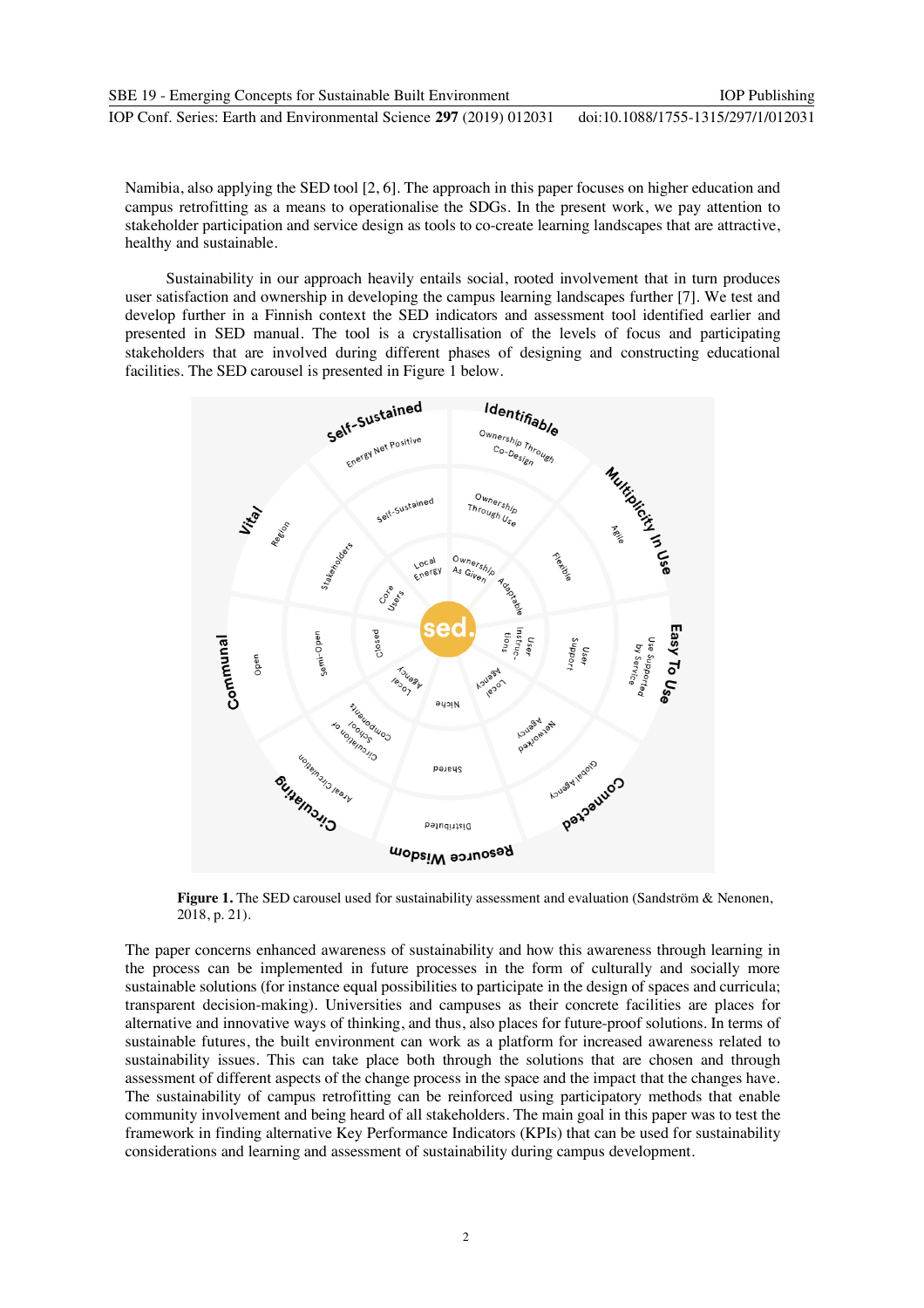doi:10.1088/1755-1315/297/1/012031

They can be applied when designing for learning landscapes and/or when evaluating the outcome, the learnings, the services produced etc. They can also promote awareness of sustainable issues in the participants - this way creating learning opportunities. As Gelfand [8, p. 22] writes regarding schools, "The qualifications necessary for planning and designing a sustainable school should include experience and skills in community outreach and community-based design." School or educational site as campus entails dimensions that differ from many other types of buildings. Despite being outside sensitive habitat [8], the institution has a link to the surrounding environment, and can use other services and places in the neighbourhood for learning and creative collaboration.

The social/cultural dimension of sustainability [7; 9] is stressed in the present paper, although the discussion regarding which components form part of cultural sustainability [9, p. 217] is still ongoing:

Capabilities such as literacy, creativity, critical knowledge, sense of place, empathy, trust, risk, respect, recognition, to list a few, could then be understood as cultural components of sustainability.

Sustainable learning landscape is here defined being sustainable as a process (culturally, also inclusive), as a material selection, and as a learning platform: it engages users in sustainability awareness. Sustainable school architecture [8], as an example of built environment and sustainability, likewise considers communities important agents in delivering solutions and practices that promote sustainability.

As platforms for learning about and for sustainable development, schools and educational institutions are prime places because they are a major construction activity; they model long-term changes in attitudes; and they are used by entire communities. Sustainable design delivers better educational facilities. Gelfand [8, p. 18] makes a case in point in writing that

Schools that tie sustainability and education into a way of inhabiting the campus support both the running of the facility and the educational activities. As buildings and landscapes that are found in every community, schools constitute a piece of the building sector that is uniquely suited to provide leadership in sustainability.

The educational facility can thus provide both leadership about sustainability and solutions that promote communal activities with sustainability as one of the goals.

The context of the study is a campus at a research-intensive Finnish university. At the university studied here, the teachers and students have so far not had big agency in developing the learning environments. Hence, the need for participatory design and co-design to produce future-ready learning landscapes was identified early on in the process. The overarching aim of the current approach was to build alternative KPIs using participatory service design. The research question is *what kinds of alternative KPIs can promote the design of future-ready and sustainable campus learning landscapes*.

#### **2. Method**

For piloting the participatory service design process, one classroom K113 was chosen as a test case because of its known problems and general undesirability. The aim of the participatory design was to retrofit the classroom K113. During the participatory service design the key stakeholders were involved into the process by interviews ( $N = 19$ ; FM, teaching personnel and students), and by 4 participatory workshops and user journeys. The participatory workshops were recorded and transcribed verbatim. The interviews and user journeys were not recorded but the notes of the interviews were written by 2-3 interviewers and combined immediately after the interviews and user journeys. The data were mirrored against the SED indicators and the SED assessment tool (see Figure 1), testing and validating the tool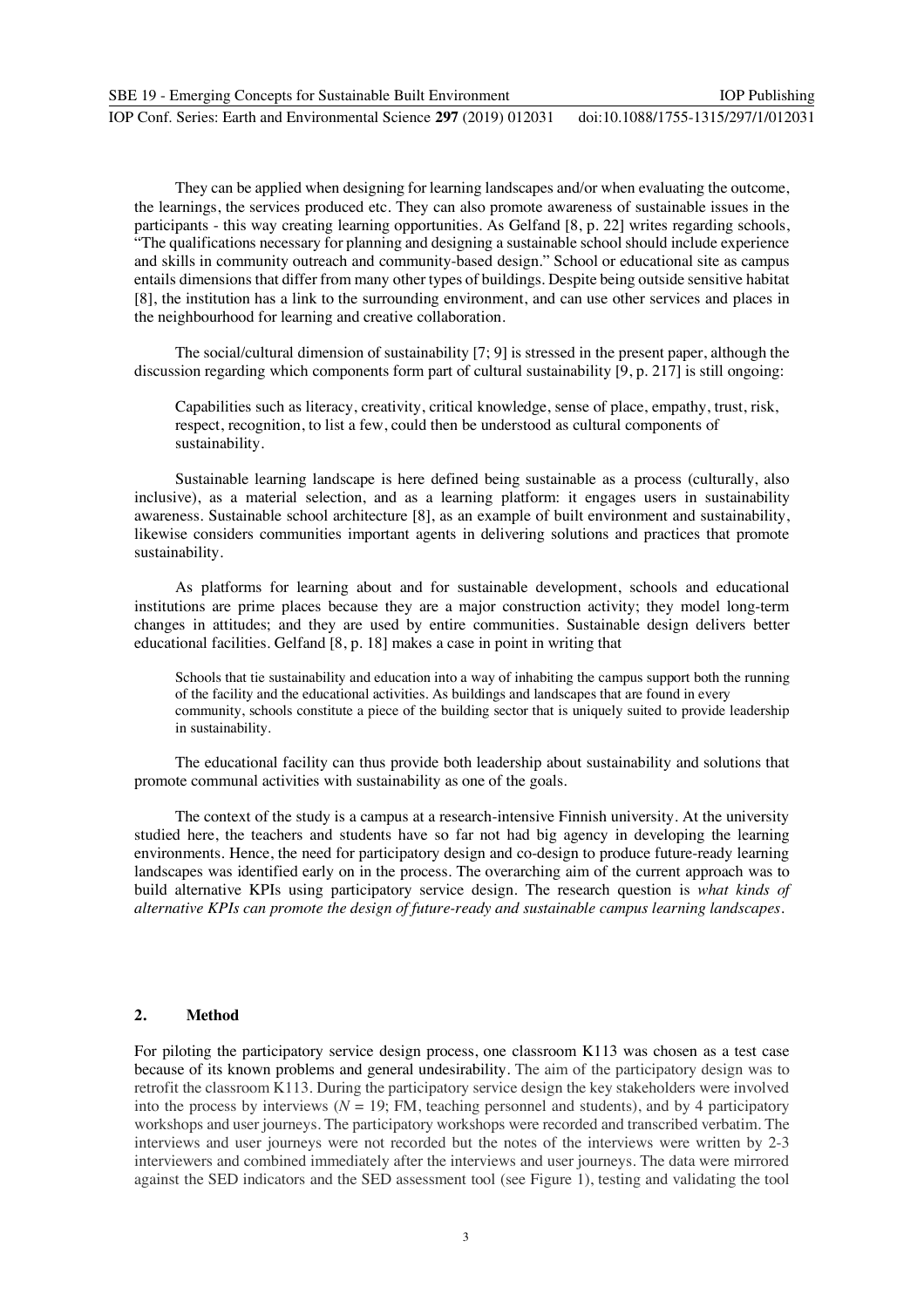further. The test case classroom is a pilot that will be scaled up in other campus contexts after analysis and conclusions about the process and feasibility of the outcomes in this study.

### *2.1. The Interviews*

The key *stakeholders* were chosen so that they would represent all the groups involved in *using or managing the facilities. The interviews began with a question focusing on how a typical day* proceeded starting from waking up at home and leaving home for work. The next topic of the interview concerned what a key stakeholder first did when s/he arrived to the workplace and what s/he did during her/his workday. The interviewees were also asked to select from the campus the most pleasant room or other space and the most unpleasant space and to describe what in these spaces made them like or dislike them. The informants were continuously asked to reason their choices through the question "Why?". In the end, the interviewees were guided to the test case classroom K113, and when they entered the classroom, they were asked to describe what they saw and how they felt towards the space, in what ways they as a teacher/student/FM/maintenance acted in the classroom, what they did, how and why. Finally, two picture series - design characteristics and material characteristics with four to five sets of pictures were shown to the interviewees and they were asked to reflect on the pictures, to select and argue for some that they found inspiring, pleasing and making them feel good and some that made them feel the opposite such as anxious or bored.

### *2.2. Participatory workshops*

Participatory workshops were run by a service designer. The aim of the workshops was to map out the characteristics of well-functioning and ideal working and teaching/learning environment, i.e. what kinds of features of both the physical and digital environment supported the participants' work. Furthermore, the workshop looked at current and pipeline classroom technologies with the view of understanding the guidelines, experiences, and e.g. frequently occurring problems.

#### *2.3. User journeys: Simulations of an experience of first-time visit to the campus*

The visiting sustainability expert and interior architect organised the simulation of the experiences of a new student arriving to the campus and how s/he finds her/his way to the spaces. The simulation of an experience consisted of a walk starting outside the campus and leading inside. During the walk, the participants noticed and discussed about the need to update the information board, the lack of guides how to find one's way inside the building and other drawbacks. The methodology is described in more detail in a book in print by the interior architect [10].

#### *2.4. Analyses*

The first step of the analysis started from identifying from research literature KPIs of sustainable learning environment creation [1, 2, 6, 11] and then these were tested against Sustainable Education Design Criteria [2]. The first two authors carried out intensive co-creative research sessions where they compared their separate individual understanding regarding how they interpreted the possible alternative KPIs that could be formed from the data. After this they reflected the preliminary suggestions to the SED tool and started discussing how the alternative KPIs corresponded to the dimensions present in the SED carousel. Then they proceeded to drawing a comparison table that depicts the proposed alternative KPIs in the form of questions that eventually became the foundation for the alternative KPIs. Then the questions were tested against the participatory service design process and outcomes of the process. These were then crystallised as credits (e.g. innovation intensity or future-readiness), that were in turn coupled with corresponding SDGs. The coupling and assignment of points on a 1–5 scale (addressing how well the alternative KPI had been covered or successful in the process) was done in intensive iterative researcher meetings. The analysis process resulted in a combinatory table that is presented as Table 2.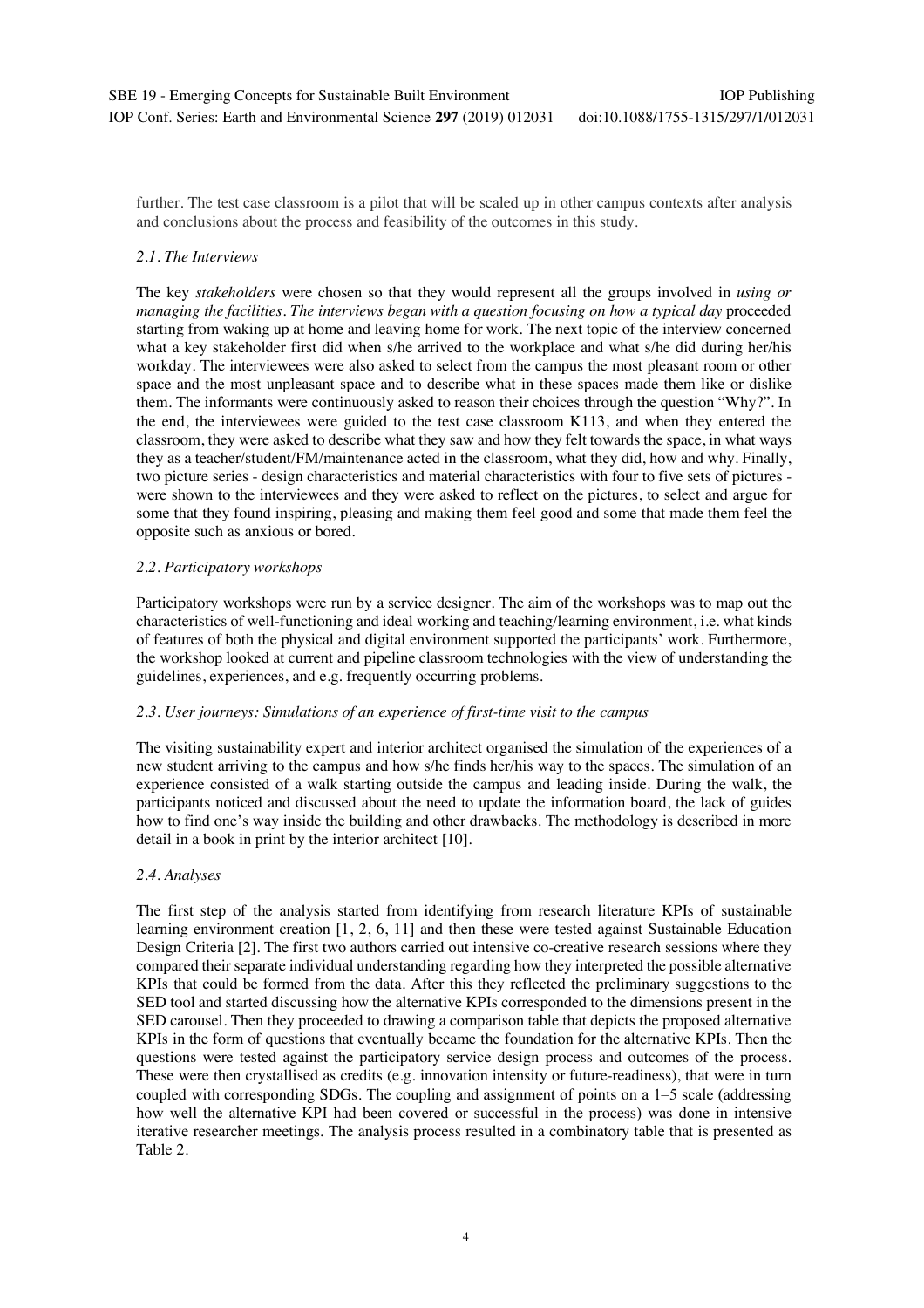The previous work described in [2] laid out a ninefold-table with sustainability dimensions. These are presented in Table 1 below. In the analysis process, three key themes were identified as essential for the participatory process and how it could contribute to sustainable solutions on campus. The themes were reflected upon key performance indicator (KPI) literature [10] and the SED manual [2]. In the manual, the 9-fold table (Table 1 below) takes into account the economic, environmental and social aspects of sustainability, which in turn are opened up in three layers divided into three questions.

The dimensions, leading to the proposed alternative KPIs, were: co-design & participation; sociocultural performance; and values and post-occupancy evaluation (POE) and related guidelines for planning and assessment.

| Table 1. Modified sustainability dimensions in holistic design of sustainable education. |  |
|------------------------------------------------------------------------------------------|--|
|------------------------------------------------------------------------------------------|--|

|          | <b>ECONOMIC</b>                                                                                                             | <b>ENVIRONMENTAL</b>                                                                                           | <b>SOCIAL</b>                                                                                                                                                                                                         |
|----------|-----------------------------------------------------------------------------------------------------------------------------|----------------------------------------------------------------------------------------------------------------|-----------------------------------------------------------------------------------------------------------------------------------------------------------------------------------------------------------------------|
| Cultural | vitality                                                                                                                    | recycling                                                                                                      | identifiable                                                                                                                                                                                                          |
|          | vitality to the area as a natural levels<br>part of it                                                                      | The solution connects to the The solution is ecological<br>surrounding area and brings and sustainable on many | The identity of<br>the<br>solution<br>fits<br>its<br>surroundings and culture<br>represents as<br>and<br><sub>a</sub><br>continuum the vision of<br>activities<br>the<br>and<br>supports the goals set for<br>its use |
| Digital  | resource wisdom                                                                                                             | easy to use                                                                                                    | connectivity                                                                                                                                                                                                          |
|          | and digital choices of the and intuitively usable<br>solution are based on local<br>sourcing and sharing                    | The practices and physical The solution is intelligent                                                         | The solution is connected<br>it<br>and<br>connects<br>physically, digitally and<br>socially                                                                                                                           |
| Physical | multiplicity in use                                                                                                         | self-sustained                                                                                                 | communality                                                                                                                                                                                                           |
|          | The solution responds to The solution<br>different needs of various sustained<br>users and enables different energy<br>uses | produces<br>and                                                                                                | is self- The solution supports<br>communal practices by<br>its physical and digital<br>affordances                                                                                                                    |

#### **3. Findings**

The results highlight the involvement of all stakeholder groups in order to source for user perspectives and agency in learning landscape retrofitting. The original nine-fold table (Table 1) was merged with the themes identified in the present study in terms of participatory design and co-design. The merger resulted in a new set of key topics (credits in Table 2) corresponding to the original topics, and aligned with the dimensions of environmental, economic and social sustainability. These questions form the backbone for alternative KPIs that are further developed using subsets of assessment questions that can be assigned points. In addition, the alternative KPIs and credits were mirrored against the Sustainable Development Goals (SDGs) to see how the SDGs can be operationalised in participatory service design processes. The preliminary alternative KPIs presented in Table 2 below need not be in the past tense.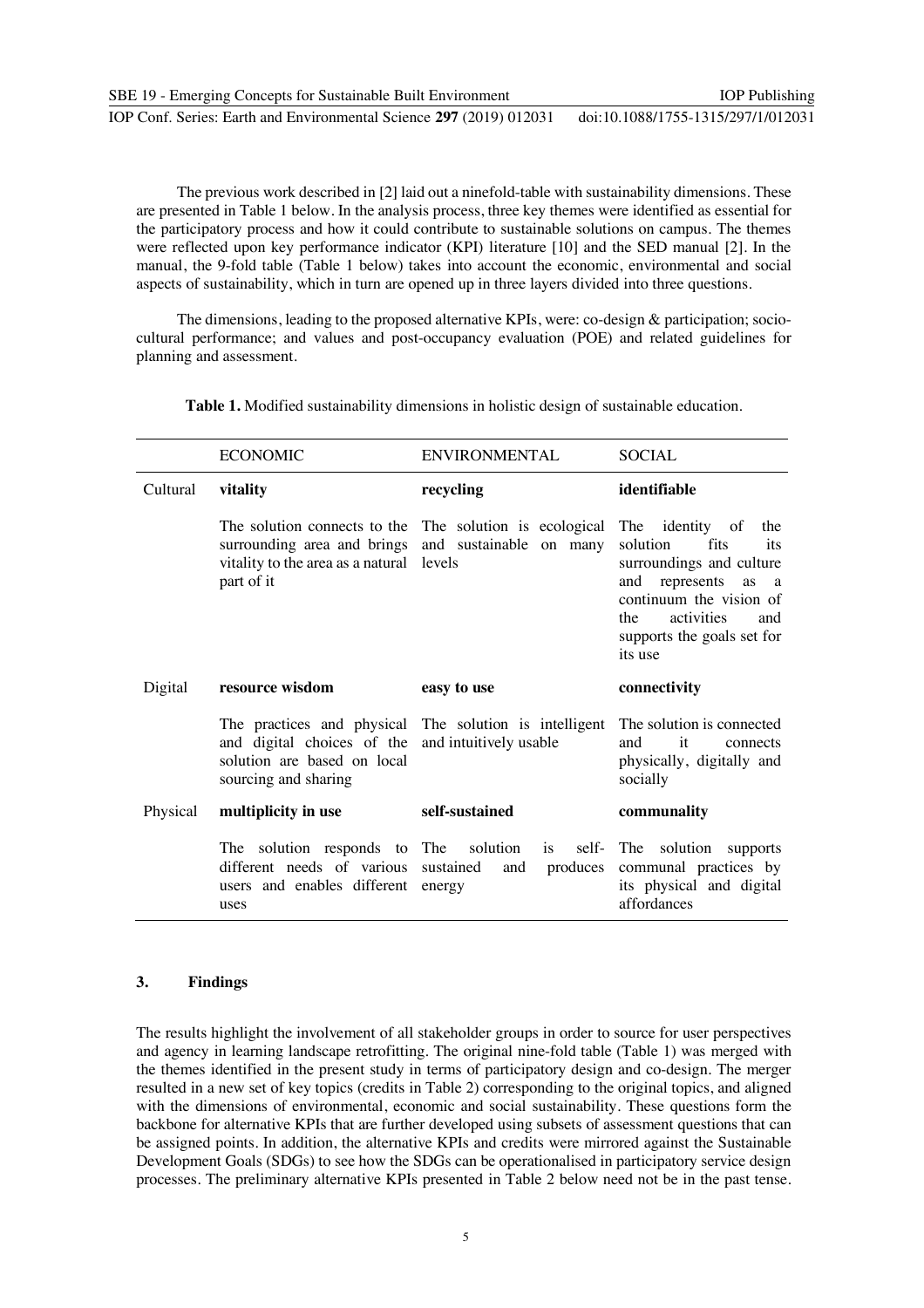When formulated in the present, they can work as guidelines and a sounding board for the planned process.

| <b>Alternative KPI</b>                                                                                      | Label         | <b>Credit</b>                                 | <b>Related SDG</b>                                  | Points* |
|-------------------------------------------------------------------------------------------------------------|---------------|-----------------------------------------------|-----------------------------------------------------|---------|
| How were the SDGs<br>considered or visible<br>during the process?                                           | $\mathbf{A}$  | sustainability goals and<br>values            | $3 - Good$ health<br>and well-being                 | 2,5     |
| What and how was learnt<br>during the process?                                                              | $\bf{B}$      | learnings and assessment                      | $4 -$ Quality<br>education                          | 5       |
| How were the<br>stakeholders heard and<br>involved in the process?                                          | $\mathcal{C}$ | stakeholder perspectives and<br>participation | 8 - Decent work<br>and economic<br>growth           | 4       |
| What kinds of services<br>and/or infrastructure were<br>produced during the<br>process?                     | D             | services and infrastructure                   | $9$ – Industry,<br>innovation and<br>infrastructure | 2       |
| How did the process<br>reduce inequalities and<br>promote equality in<br>participation and<br>contribution? | E             | equality and contribution                     | $10 -$ Reduced<br>inequalities                      | 5       |
| How did the process $\&$<br>product support local<br>innovation and sustainable<br>community development?   | $\mathbf{F}$  | innovation intensity                          | $11 -$ Sustainable<br>cities and<br>communities     | 4       |
| How was future-readiness<br>part of the process and<br>product?                                             | G             | future-readiness                              | $12 -$ Responsible<br>consumption and<br>production | 2,5     |
| How did the process<br>promote justice and<br>resilience?                                                   | H             | resilience and justice                        | $16$ – Peace, justice<br>and strong<br>institutions | 4       |
| How did the process<br>promote open<br>communications,<br>networking and<br>connectedness?                  | J             | sharing and partnerships                      | $17$ – Partnerships<br>for the goals                | 5       |

**Table 2.** Alternative KPIs, credit and related SDGs as well as a tentative evaluation of the pilot campus environment.

\*Scale of the points assigned:  $1 = No$  evidence,  $2 = Some$  evidence,  $3 = Mode$  evidence,  $4 =$ Strong evidence  $5 = \text{Very strong evidence}$ 

For instance, for alternative KPI **D** (services and infrastructure), there might be tentative new services provided by the transformed outcome, yet they might not be accessible or ready. This yields to less points for alternative KPI D. The assignment of points for the test case was done by two researchers that were involved during the whole process and studied and observed the actions and co-design procedures.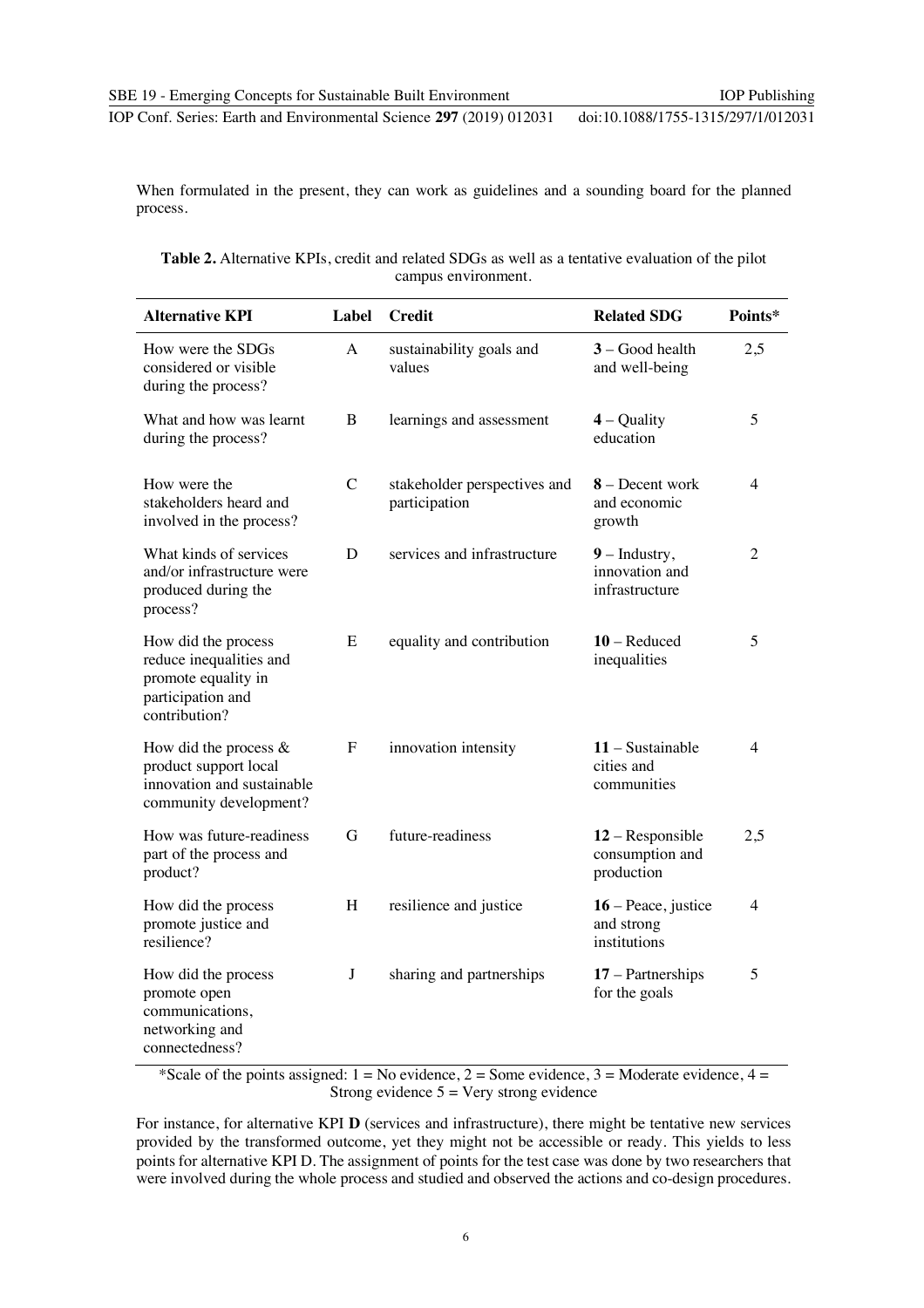IOP Publishing

# *Assigning points*



The interior architect did implement sustainability criteria in the material selection and process, but she did it secondarily, and the issues were not discussed as part of the process as such.



The campus architects repeatedly stated that they found it very useful and important to contribute and participate in the process also from a user perspective, and they felt they learnt new skills for future use.



Most stakeholder groups were involved in the beginning phases of the process, and their input was integrated in the master plan, however, they were not consulted between participatory processes and ready layouts.



The process produced e.g. the idea and eventually implementation of a new HUB, Campus Learning and Development Initiatives HUB (Caledonia). The management process was however not transparent nor consistent, and the process stopped when it was supposed to be implemented.



Gender distribution was even, and the participants thanked the team for having having invited them and felt they could really contribute.



The new HUB was started and completely new networks were created thanks to the process. Also, people started reaching out after the participatory process, making the outcome broader than the mere pilot, and the FM of the university are looking forward to the retrofitted testbed in order to learn from the case study and be able to scale the outcomes up in other currently ongoing vast construction and retrofitting processes.



The master plan is future-ready and flexible in furniture and other solutions, but the process has for external reasons come to a halt, and the outcome cannot be assessed yet.



The process produced several documents that are being communicated to the university management, and there will be a new process that is intended to be applied in future campus development and retrofitting projects.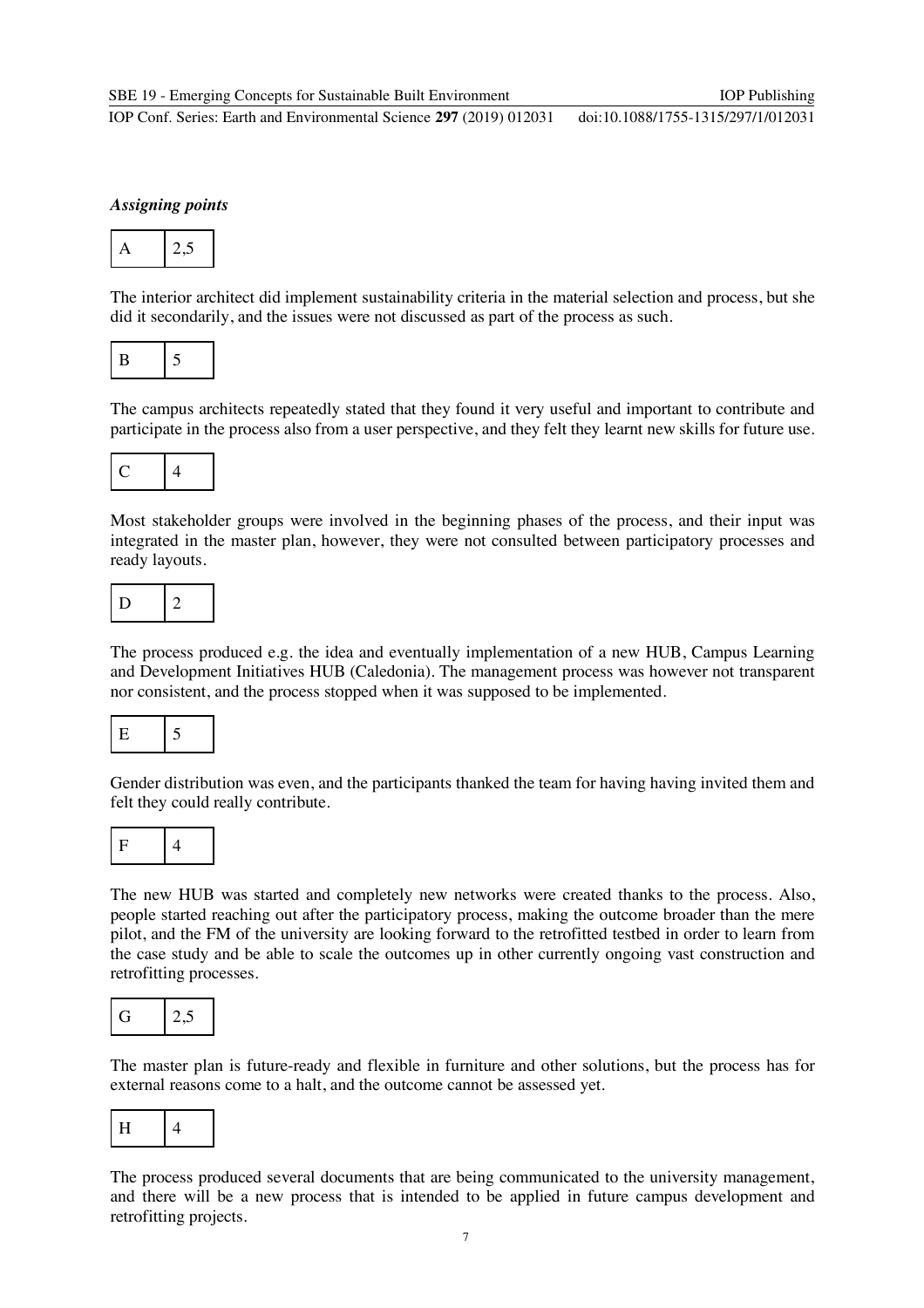

There are several new developments that are directly or indirectly related to the campus change process described here, including "Supervision Corner", a novel type of a meeting point for student services and students.

An overview of the trialled alternative KPI tool and points yielded was decided to be visualised as a spider diagram. The diagram shows the points assigned on a scale 1 - 5 for each alternative KPI. The spider is presented in Figure 2



**Figure 2.** Spider diagram illustration of the assessment of the test case.

# **4. Discussion**

One of the tenets of the current approach was to build alternative KPIs. One dimension to the work is, how the sustainability evaluations and related/relevant user experiences and perspectives can be extracted from participatory design, and be used for alternative KPIs, in addition to existing ones [11; 12; 13] that inform design and retrofitting processes. The present work looked at co-design and participatory service design as means to design sustainable learning landscapes. We hold that participation is the key to success in reaching the SDGs. Without participation, there is no contribution, and without contribution, no change. This surely works in contexts other than learning landscapes, as well [8].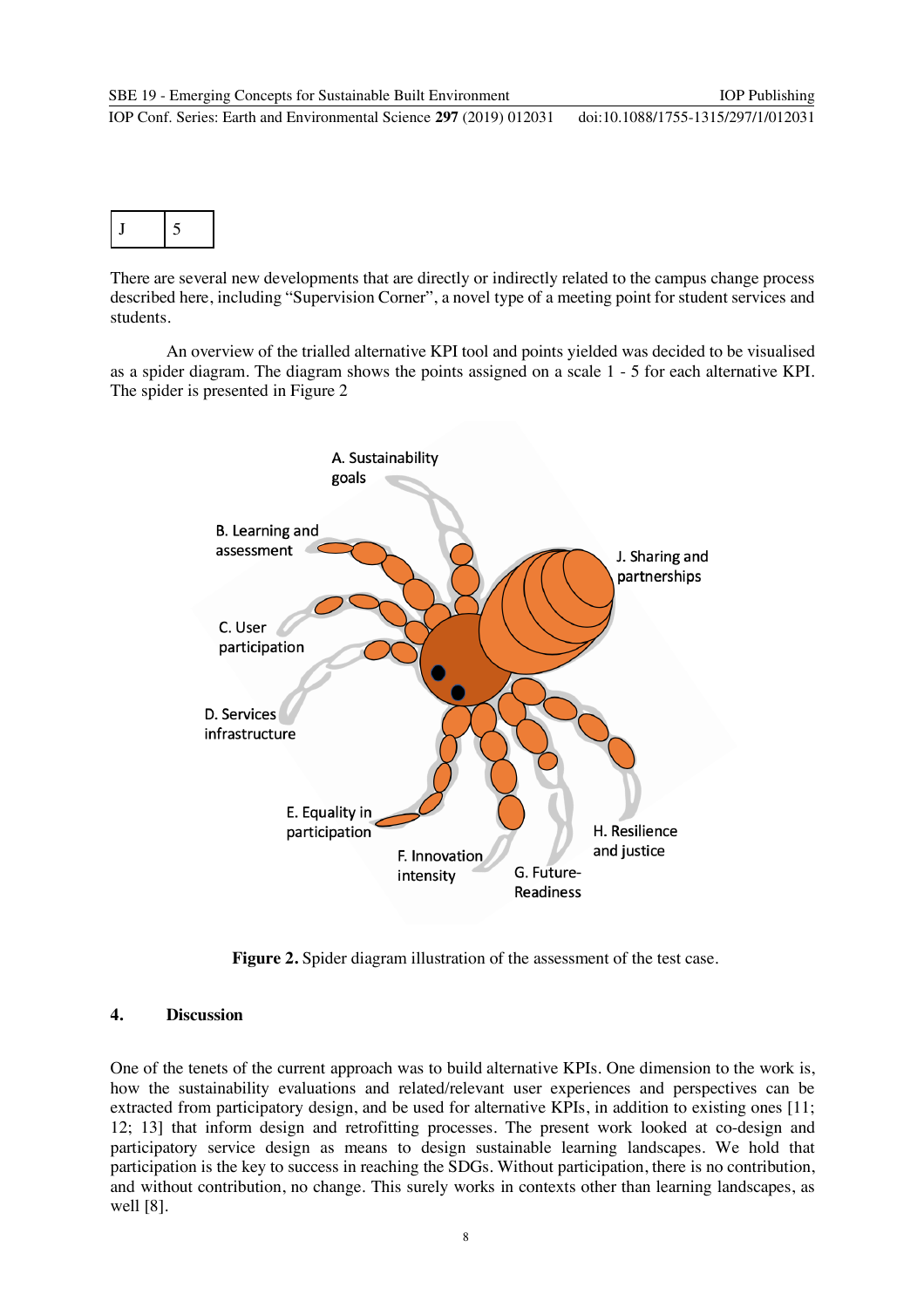The approach had to do with existing spaces and facilities that are retrofitted, and the measures that the participatory process aimed to develop do not include e.g. site selection, initial cost or indoor air quality, otherwise important aspects to be kept in mind while constructing sustainable, healthy buildings [8].

New kinds of co-design processes and alternative KPIs can contribute to learning about the SDGs, making people more aware of their importance for life on land and in water. The alternative KPIs can also inform management during change processes, thus giving necessary feedback and the possibility to redirect the process. In terms of the SDG number 17 (Partnerships for the goals), for instance, it was found that intensive, multiprofessional participatory processes can produce mutual understanding of different professional approaches, and it can lay the foundations for a common language and a common ground to be able to apply different dimensions of sustainability, as well.

Education plays a crucial role in attaining sustainable development goals, in fostering individuals and vital communities with change agency and a vision for a better tomorrow. The tool in progress that is presented in this paper works in informing the management before, during and after a learning landscape change process. The dimensions and the related SDGs can be considered well before the initiation of transformative organisational processes, so as to pave the path towards a better implementation of sustainable solutions in the outcome.

These proposed alternative KPIs can be used as indicators for sustainability, innovation and learning during participatory change processes and in evaluating the outcome. They can increase understanding regarding the impact that the physical-digital environment has on learning and wellbeing. The alternative KPIs can inform learning landscape - and other - change processes preemptively when they are being planned, as a provisionary tool for sustainability implementation through co-design and community involvement [14]. The scope of the present test case was one campus and specifically, one change process of one test bed. Thus, the assigned points as to the alternative KPIs and their credits are naturally indicative and not claimed to have been covered exhaustively.

In the process, the users learn to become more aware of their spaces and surroundings (physical and social), and to be active agents in transforming them and adjusting them to suit their needs and purposes. This is central sustainable development - agency and a sense of contribution - and agile spaces make the transformation possible on many levels (well-being, sustainability, attractiveness, suitability to needs etc.) [10; 15]. It would be beneficial also for sustainability that learning landscapes be designed in a participatory fashion. Only through participation, the learning landscapes can be custom made to meet user requirements.

The results show how the built environment can be seen as a platform in producing both sustainability and learning about sustainability through awareness. In this work, participatory service design can be an effective approach. We portray the healthy learning landscapes for social/cultural sustainability through co-design. Validating the alternative KPIs and through them, assessment methods for sustainability, remain key also in future studies building on our present findings. Co-design is a laborious and demanding process, and we need to develop tools that make the process less workintensive and more accessible for different organisations.

The overall outcome was a new kind of operationalisation of the SDGs in the context of a campus learning landscape change process. The related SDGs cover what could be called the social/cultural dimension of sustainability. For instance, we claim that well-being [10] can be produced through participation, and participation produces a sense of agency and belonging [16]. These basic needs - see e.g. [17] - are quintessential for human prosperity and in leading a meaningful life. In the future, we will develop assessment criteria based on the credits presented for the alternative KPIs, and these criteria will be tested in more cases and different contexts globally to validate the framework further.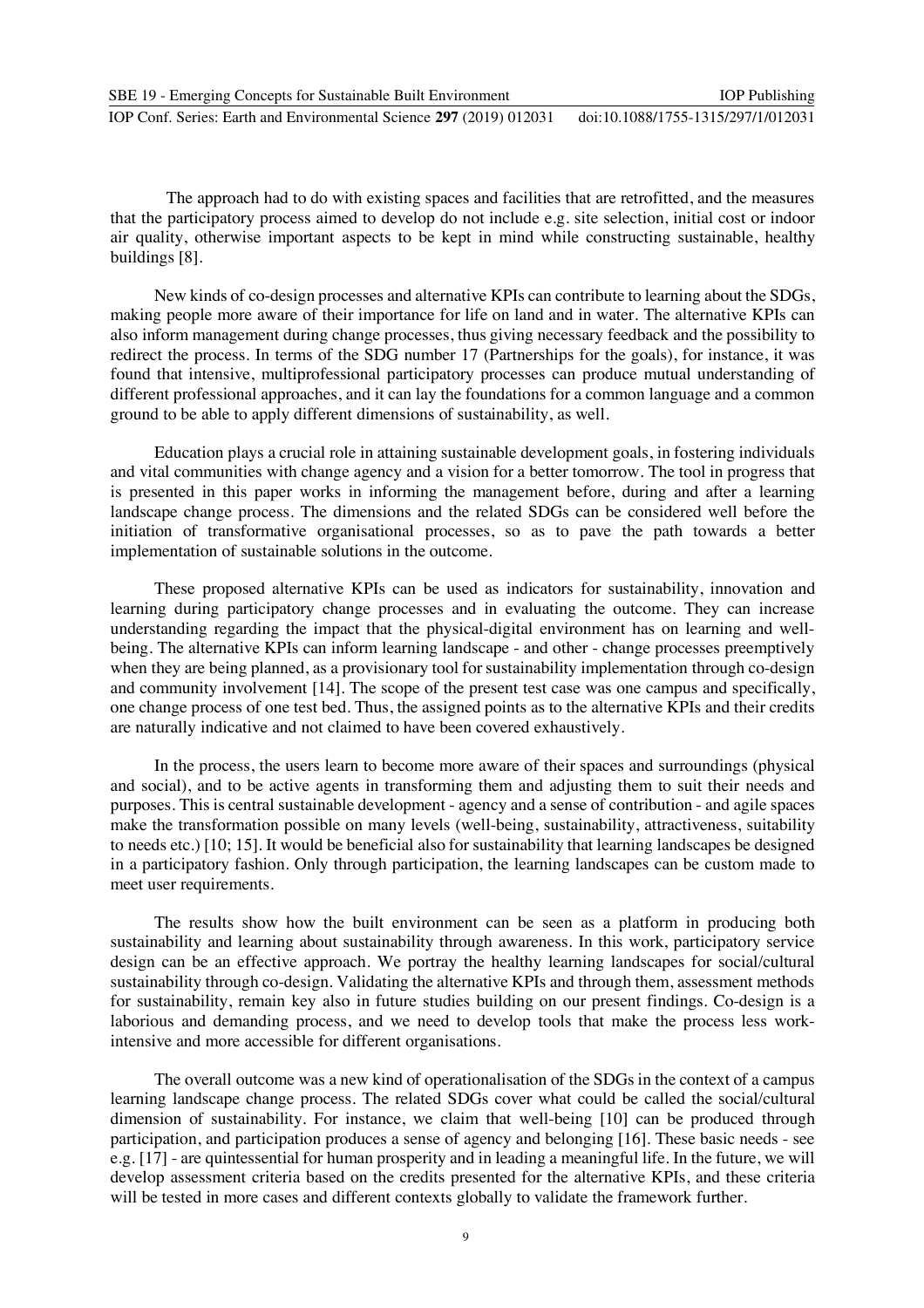## **Acknowledgements**

This study was partially supported by the Faculty of Educational Sciences, University of Helsinki, by a grant to development work regarding digital solutions and spatial retrofitting.

We would like to extend our thanks to all the participants for their valuable input during the test process and co-design. Campus architects Pirjo Ranta and Ari Nisonen are appreciated for their professional participation and expert discussions. Our team members, interior architect and sustainability expert Elina Grigoriou and service designer Jaana Tarma, are warmly thanked for an immensely valuable input, without which the foundations for this research paper would not exist.

#### **References**

[1] Dugdale S 2009 Space Strategies for the New Learning Landscape Educause Review March/April 51-63

[2] Sandström N and Nenonen S 2018 Sustainable Education Design - A Manual. (Tampere: Tampere University of Technology. Laboratory of Civil Engineering. Report 24)

[3] Ott K 2003 The Case for Strong Sustainability. In: Ott, K. & P. Thapa (eds.) Greifswald's Environmental Ethics. Steinbecker Verlag

[4] Pelenc J Ballet J and Dedeurwaerdere T 2015 Weak Sustainability versus Strong Sustainability. Available at: https://sustainabledevelopment.un.org/content/documents/6569122-Pelenc-Weak%20Sustainability%20versus%20Strong%20Sustainability.pdf, accessed on 13th April, 2019

**[**5] Elf M Fröst P Lindahl G and Wijk H 2015 Shared decision making in designing new healthcare environments—time to begin improving quality BMC Health Services Research 15 114 1–4

[6] Nenonen S, Niemi O and Agrawal R 2019 Co-creation of the future sustainable learning environment. A paper to be presented in this conference SBE19 Helsinki - Sustainable Built Environment Conference at Helsinki May 22nd - 24th 2019

[7] Vals A E J and P B Corcoran 2006 Sustainability as an Outcome of Transformative Learning. In J Holmberg and B E Samuelsson (ed.) Drivers and Barriers for Implementing Sustainable Development in Higher Education. Göteborg Workshop December 7-9, 2005. U N E S C O: Education for Sustainable Development in Action Technical Paper N°3, September 2006 103–108

[8] Gelfand L 2010 Sustainable School Architecture (New Jersey: John Wiley & Sons)

[9] Axelsson R Angelstam P Degerman E Teitelbaum S Andersson K Elbakidze M Drotz M K 2013 Social and Cultural Sustainability: Criteria, Indicators, Verifier Variables for Measurement and Maps for Visualization to Support Planning AMBIO 42 215–228

[10] Grigoriou E 2019 [in print, to be published in May 2019] Wellbeing in Interiors: Philosophy, design and value in practice (London: RIBA Publishers)

[11] Chan A B C and Chan A P L 2004 Key performance indicators for measuring construction success Benchmarking: An International Journal 11 No2 203-221

[12] Brown M Cevetello J Dugdale S Finkelstein A Holeto R Long P Meyers C 2017 Learning Space Rating System Version 2 EDUCAUSE Learning Initiative Available at: https://www.educause.edu/~/mediParmenter D a/files/educause/eli/initiatives/lsrsv2.pdf?la=en